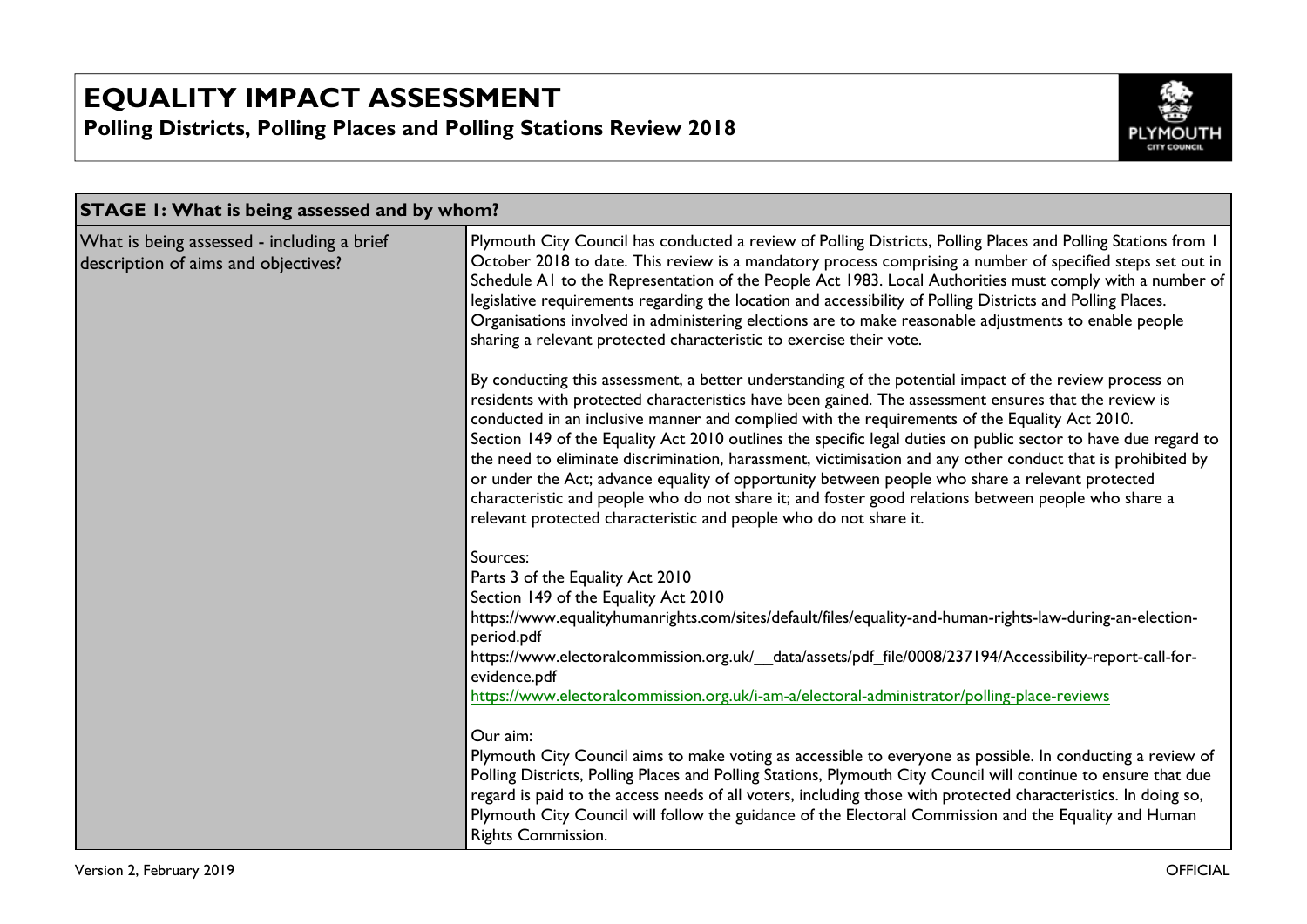| <b>STAGE 1: What is being assessed and by whom?</b> |                                                                                                                                          |  |  |
|-----------------------------------------------------|------------------------------------------------------------------------------------------------------------------------------------------|--|--|
|                                                     | Our objectives:<br>No barriers to voting for people with protected characteristics<br>Everyone can vote on their own and in secret<br>2. |  |  |
| <b>Responsible Officer</b>                          | Glenda Favor-Ankersen, Head of Electoral Services                                                                                        |  |  |
| Department and Service                              | Electoral Registration Office                                                                                                            |  |  |
| Date of Assessment                                  | September 2018                                                                                                                           |  |  |

| <b>STAGE 2: Evidence and Impact</b>                |                                                                                                                                                                                                                                                                                                                                                                                                                                                                                                                                                                                    |                                                                                                                                                                                                                                                                                                                                                                                                                                                                                                                                                                                                                                                                   |                                                                                                                                                                                                                                                                                                                                                                                                                                                                             |                                                                                                                                                                                                                                                                              |
|----------------------------------------------------|------------------------------------------------------------------------------------------------------------------------------------------------------------------------------------------------------------------------------------------------------------------------------------------------------------------------------------------------------------------------------------------------------------------------------------------------------------------------------------------------------------------------------------------------------------------------------------|-------------------------------------------------------------------------------------------------------------------------------------------------------------------------------------------------------------------------------------------------------------------------------------------------------------------------------------------------------------------------------------------------------------------------------------------------------------------------------------------------------------------------------------------------------------------------------------------------------------------------------------------------------------------|-----------------------------------------------------------------------------------------------------------------------------------------------------------------------------------------------------------------------------------------------------------------------------------------------------------------------------------------------------------------------------------------------------------------------------------------------------------------------------|------------------------------------------------------------------------------------------------------------------------------------------------------------------------------------------------------------------------------------------------------------------------------|
| <b>Protected Characteristics</b><br>(Equality Act) | <b>Evidence and information</b><br>(e.g. data and feedback)                                                                                                                                                                                                                                                                                                                                                                                                                                                                                                                        | Any adverse impact?                                                                                                                                                                                                                                                                                                                                                                                                                                                                                                                                                                                                                                               | <b>Future Actions</b>                                                                                                                                                                                                                                                                                                                                                                                                                                                       | <b>Timescale and</b><br>$\overline{\mathsf{w}}$ ho is<br>responsible?                                                                                                                                                                                                        |
| <b>Disability and Health</b>                       | <b>Mental Health</b><br>In 2015 there were over<br>26,200 people in Plymouth<br>estimated to have a common<br>mental health issue including<br>depression, anxiety, and<br>obsessive compulsive<br>disorder.<br>In 2015 over 11,700<br>Plymouth residents aged 18-<br>64 years were estimated to<br>have more than one mental<br>health issue, a figure that is<br>projected to decrease to<br>around 11,500 by 2030.<br><b>Dementia and Memory Loss</b><br>In 2014, 3,251 people over<br>the age of 65 were estimated<br>to be living with dementia in<br>Plymouth. By 2030 it is | People with disabilities will have<br>important views and helpful<br>suggestions as to the accessibility of<br>Polling Stations which must be<br>captured by the review. The review is<br>anticipated to have a positive impact<br>on those groups.<br><b>Mental health:</b><br>May not understand that their<br>vote and opinions matter<br>May not have the confidence to<br>share their views<br>May appear to be angry or<br>aggressive as a result of their<br>confusion, fear or embarrassment<br>May need support and specific<br>reminding of opportunity to share<br>their views as part of the review<br>May need representation from<br>support groups | For each of the<br>$\bullet$<br>following groups, it is<br>recommended that the<br>review calls on views<br>from representative<br>support groups and<br>charities.<br>Communication and<br>$\bullet$<br>Engagement campaign to<br>promote the review<br>Consultation with<br>$\bullet$<br>disabled voters, local<br>charities and<br>organisations to ask<br>what we can do to<br>support elections for<br>everyone; capture<br>experiences of people<br>with disabilities | 5 November 2018<br>to 14 December<br>2018 - publishing of<br>the review's<br>consultation on<br>our website<br>Emmanuelle<br>Marshall<br>May 2020<br>implementation of<br>the Review's<br>recommendations<br>Glenda Favor-<br>Ankersen, Head of<br><b>Electoral Services</b> |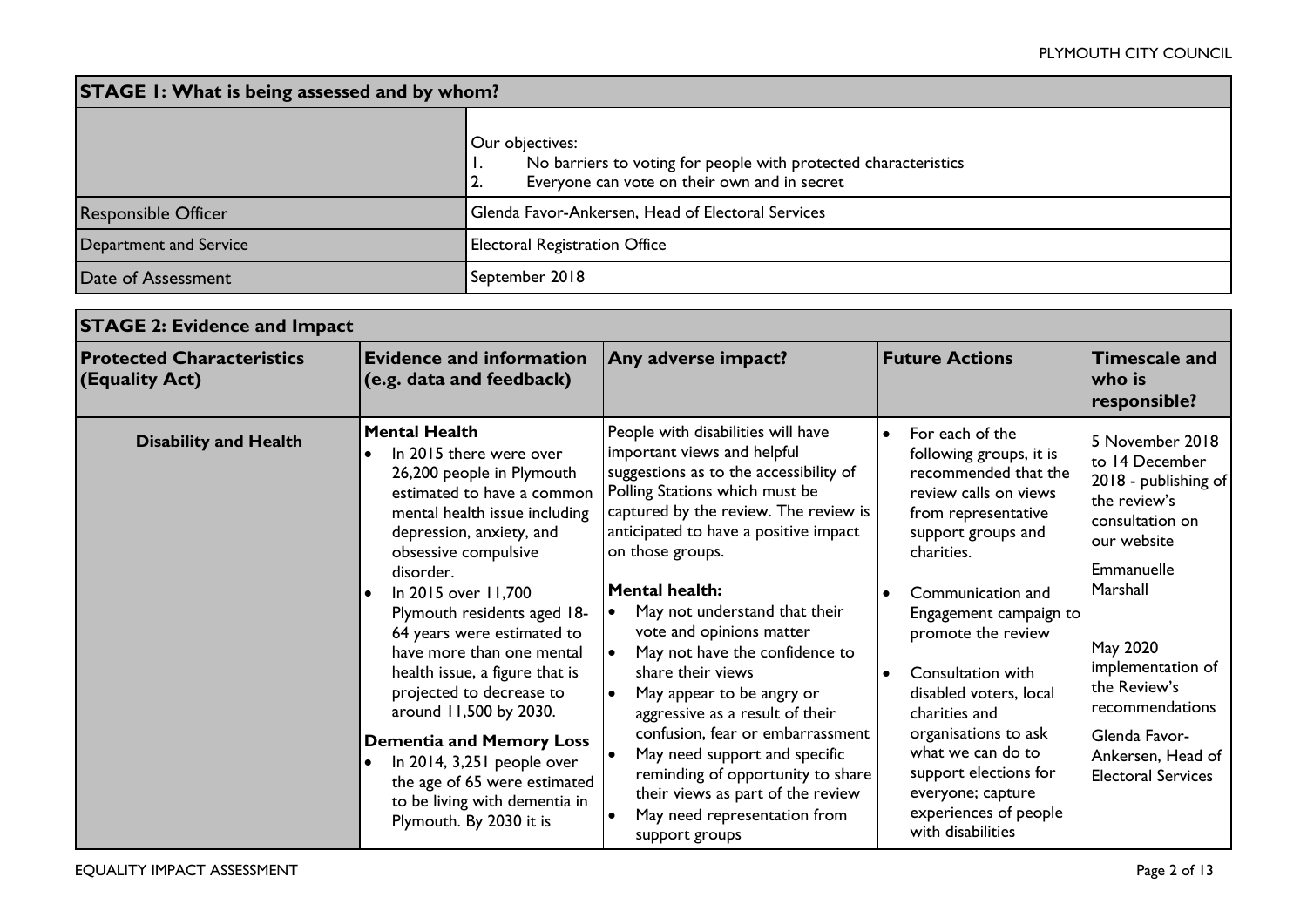| <b>STAGE 2: Evidence and Impact</b>                    |                                                                                                                                                                                                                                                                                                                                                                                                                                                                                                                                                                                                                                                                                                                                                                                                                                                                                                                                                                                         |                                                                                                                                                                                                                                                                                                                                                                                                                                                                                                                                                                                                                                                                                                                                                                                                                                                                                        |                                                                                                                                                                                                                                                                                                                                                                                                                                                                                                                                                                                                                                                                                                                     |                                                |  |
|--------------------------------------------------------|-----------------------------------------------------------------------------------------------------------------------------------------------------------------------------------------------------------------------------------------------------------------------------------------------------------------------------------------------------------------------------------------------------------------------------------------------------------------------------------------------------------------------------------------------------------------------------------------------------------------------------------------------------------------------------------------------------------------------------------------------------------------------------------------------------------------------------------------------------------------------------------------------------------------------------------------------------------------------------------------|----------------------------------------------------------------------------------------------------------------------------------------------------------------------------------------------------------------------------------------------------------------------------------------------------------------------------------------------------------------------------------------------------------------------------------------------------------------------------------------------------------------------------------------------------------------------------------------------------------------------------------------------------------------------------------------------------------------------------------------------------------------------------------------------------------------------------------------------------------------------------------------|---------------------------------------------------------------------------------------------------------------------------------------------------------------------------------------------------------------------------------------------------------------------------------------------------------------------------------------------------------------------------------------------------------------------------------------------------------------------------------------------------------------------------------------------------------------------------------------------------------------------------------------------------------------------------------------------------------------------|------------------------------------------------|--|
| <b>Protected Characteristics</b><br>$ $ (Equality Act) | <b>Evidence and information</b><br>(e.g. data and feedback)                                                                                                                                                                                                                                                                                                                                                                                                                                                                                                                                                                                                                                                                                                                                                                                                                                                                                                                             | Any adverse impact?                                                                                                                                                                                                                                                                                                                                                                                                                                                                                                                                                                                                                                                                                                                                                                                                                                                                    | <b>Future Actions</b>                                                                                                                                                                                                                                                                                                                                                                                                                                                                                                                                                                                                                                                                                               | <b>Timescale and</b><br>who is<br>responsible? |  |
|                                                        | expected that this number<br>will have risen to 4,855<br><b>Physical Disability (including</b><br>visual impairment, speech<br>and language impairment,<br>hearing impairment<br>More people are living with a<br>$\bullet$<br>disability now than in the past<br>because we're living longer<br>and improved medical<br>treatments are enabling more<br>people to manage long-term<br>health problems. There are<br>higher levels of long-term<br>health problems or disability, $\vert_{\bullet}$<br>and lower levels of reported<br>'good' or 'very good' health<br>in Plymouth compared to<br>England<br>According to the 2011<br>Census, 10.0% of Plymouth<br>residents reported having a<br>long-term health problem or<br>disability that limits their day-<br>to-day activities a lot and has<br>lasted, or is expected to last,<br>at least 12 months. The<br>England value was 8.3%. The<br>2011 Census also reported<br>fewer Plymouth residents<br>thought their health was | <b>Memory Loss:</b><br>May need support and specific<br>reminding of opportunity to share<br>their views as part of the review.<br>May need representation from<br>$\bullet$<br>support groups.<br>Some polling stations face challenges<br>in meeting the physical access needs<br>of disabled people.<br><b>Physical disability:</b><br>Difficulty entering and exiting a<br>polling station<br>Mobility difficulties inside a polling<br>station<br>Visual impairments, vision loss<br>and blindness:<br>May not be able to read the<br>$\bullet$<br>proposals for change and maps<br>May experience challenges<br>reading information on our<br>website.<br><b>Speech and Language disorders:</b><br>May not be able to find or say the $  \cdot  $<br>$\bullet$<br>words they want to in order to<br>communicate their needs<br>May not have the confidence to<br>cast their vote | Work with disability<br>$\bullet$<br>organisations to provide<br>information in accessible<br>formats<br>Use historical<br>$\bullet$<br>information collected<br>from Presiding Officers<br>detailing any advice/help<br>offered to people with<br>disabilities so we can<br>track how many people<br>we have helped to vote<br>and note any<br>issues/procedures we<br>could improve.<br>Assess options to<br>$\bullet$<br>improve reach and<br>target people with<br>disabilities through use<br>of social media and<br>third sector networks<br>Invite third sector<br>partners to polling<br>stations visits<br>Capture experience of<br>staff - able to spot a<br>need/able to help/<br>resources /space/venue |                                                |  |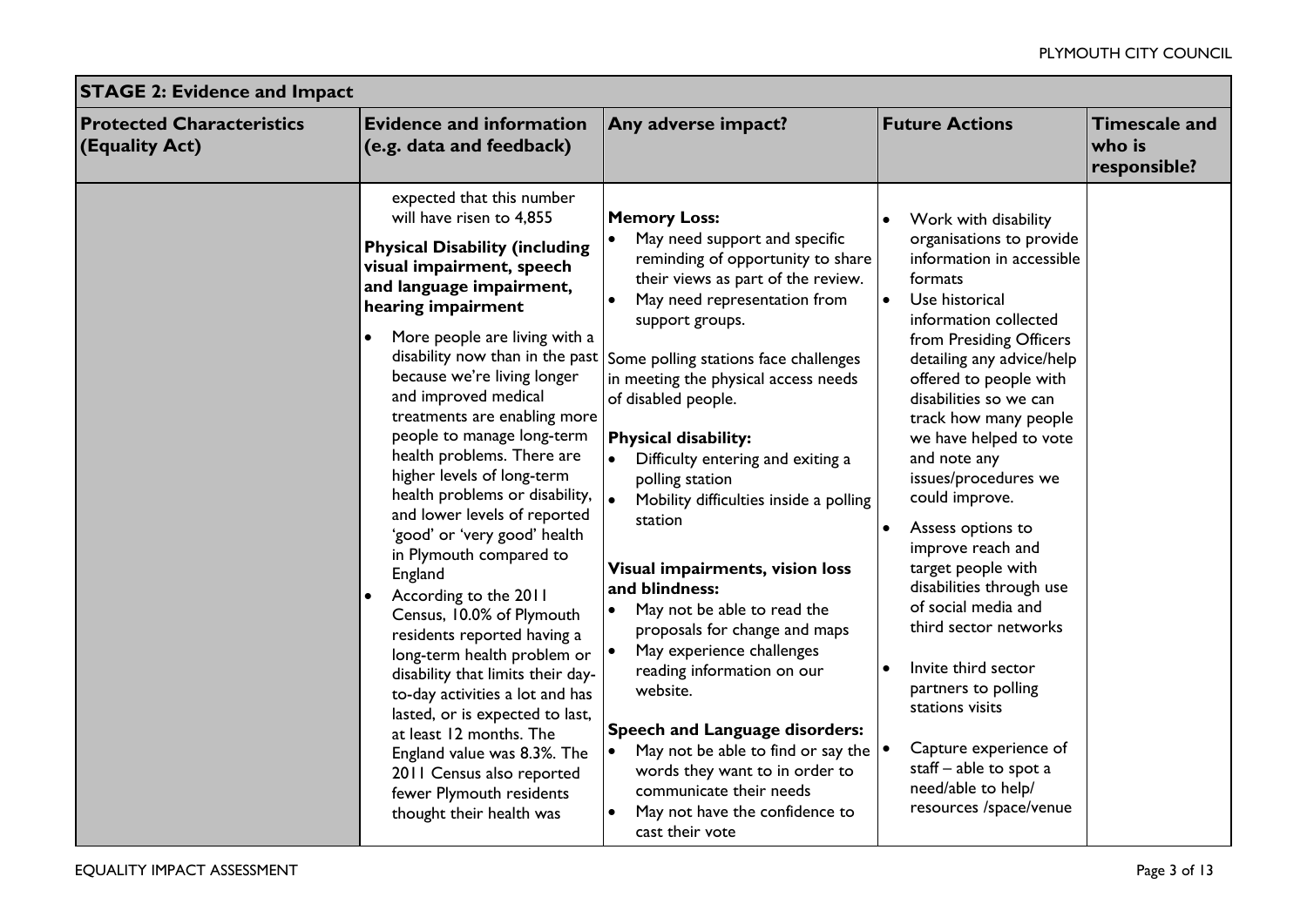| <b>STAGE 2: Evidence and Impact</b>                |                                                                                                                                                                                                                                                                                                                                                                                                                                                                                                                                                                                                                                                                                                                                                                                                                                                                                                                                      |                                                                                                                                                                                                                                                                                                                                                                                                                                                                                                                                                                                                                                                                                                                                                                                                                                                                                                              |                                                                                                                                             |                                                |  |
|----------------------------------------------------|--------------------------------------------------------------------------------------------------------------------------------------------------------------------------------------------------------------------------------------------------------------------------------------------------------------------------------------------------------------------------------------------------------------------------------------------------------------------------------------------------------------------------------------------------------------------------------------------------------------------------------------------------------------------------------------------------------------------------------------------------------------------------------------------------------------------------------------------------------------------------------------------------------------------------------------|--------------------------------------------------------------------------------------------------------------------------------------------------------------------------------------------------------------------------------------------------------------------------------------------------------------------------------------------------------------------------------------------------------------------------------------------------------------------------------------------------------------------------------------------------------------------------------------------------------------------------------------------------------------------------------------------------------------------------------------------------------------------------------------------------------------------------------------------------------------------------------------------------------------|---------------------------------------------------------------------------------------------------------------------------------------------|------------------------------------------------|--|
| <b>Protected Characteristics</b><br>(Equality Act) | <b>Evidence and information</b><br>(e.g. data and feedback)                                                                                                                                                                                                                                                                                                                                                                                                                                                                                                                                                                                                                                                                                                                                                                                                                                                                          | Any adverse impact?                                                                                                                                                                                                                                                                                                                                                                                                                                                                                                                                                                                                                                                                                                                                                                                                                                                                                          | <b>Future Actions</b>                                                                                                                       | <b>Timescale and</b><br>who is<br>responsible? |  |
|                                                    | 'good' or 'very good',<br>compared to England.<br><b>Learning Disability</b><br>Overall prevalence of<br>learning disabilities in<br>Plymouth was 0.51% in<br>2014/15, a value higher than<br>England (0.44%).<br>Data from the same source<br>indicates that in 2014<br>Plymouth had rates of<br>children with learning<br>disabilities known to schools<br>of 25.3 per 1,000 pupils<br>compared 33.7 per 1,000 in<br>England; and rates of adults<br>(18 to 64 years) with learning<br>disabilities receiving long-<br>term support from Plymouth<br>City Council of 5.3 per 1,000<br>population compared with<br>3.7 per 1,000 in England.<br><b>Chronic Illness</b><br>In England, an estimated 15<br>million people suffer with a<br>chronic illness.<br>Cancer, heart disease, stroke<br>$\bullet$<br>& respiratory disease account<br>for most deaths in Plymouth.<br>Together they account for<br>54% of deaths in the city, | Hearing impairments, hearing<br>loss and deafness:<br>People who are British Sign<br>$\bullet$<br>Language users may not have<br>English as a first language. They<br>may struggle to understand signs,<br>posters and instructions written<br>in English. They may have a lower<br>comprehension of complicated<br>instructions written in English.<br>Intellectual disability:<br>May experience limitations;<br>In learning<br>$\circ$<br><b>Thinking</b><br>$\circ$<br>Solving problems<br>$\circ$<br>Making sense of the<br>$\circ$<br>world<br>Developing everyday life<br>$\circ$<br>skills<br>Communicating with<br>others<br>May experience challenges<br>$\bullet$<br>reading or understanding the<br>review process<br>May not have the confidence to<br>share their views<br><b>Learning Disability</b><br>May experience challenges<br>$\bullet$<br>including;<br>$\circ$ Problems with reading | Capture ways to<br>improve<br>communications from<br>feedback - channels/<br>messages/use of adapted<br>resources/customer<br>care and help |                                                |  |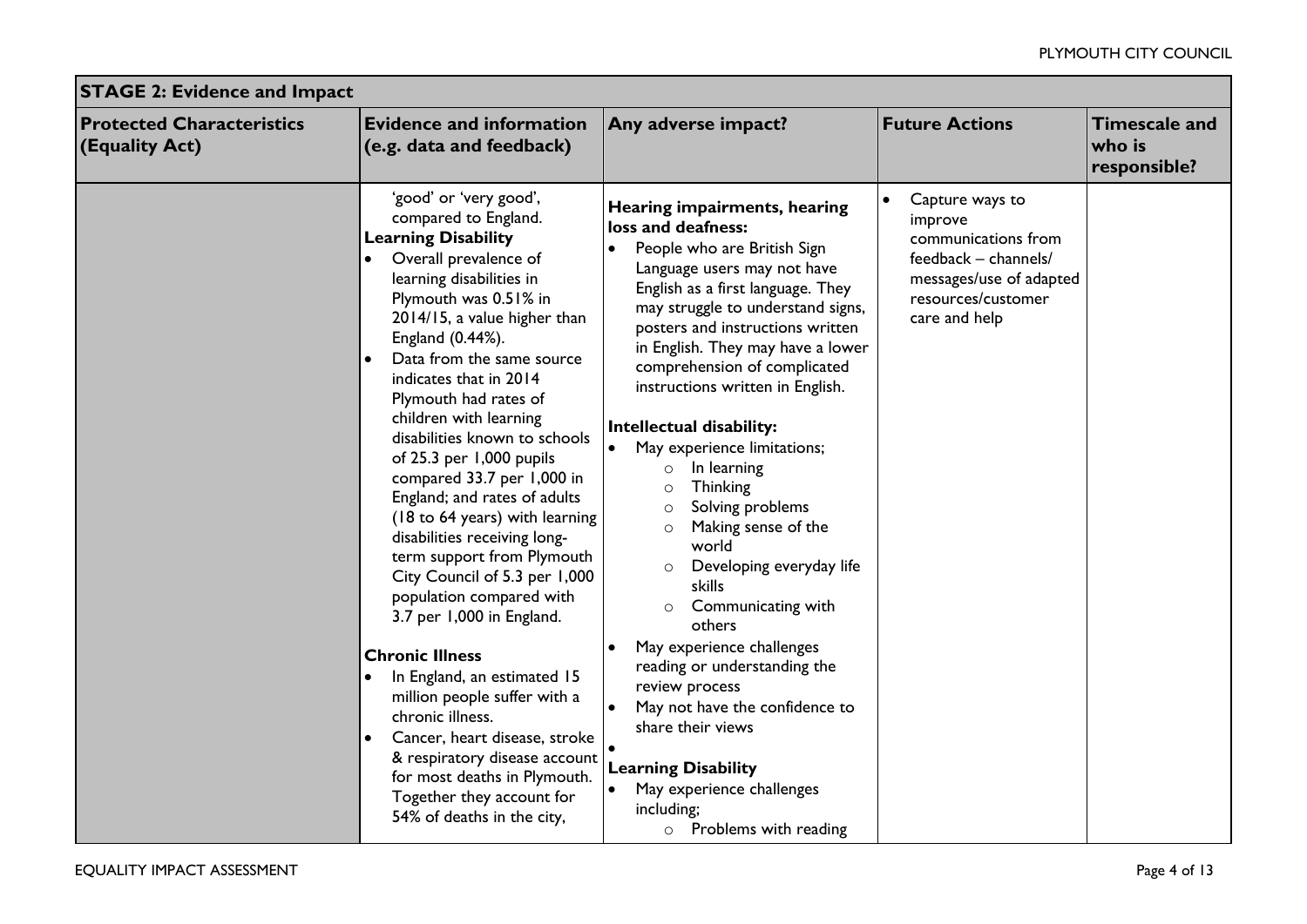| <b>STAGE 2: Evidence and Impact</b>                |                                                                                                                                                                                                                                                                                                                                                                                                                                                                                                                                                                                                                                                                                                                                                                                                                                                                                                                                                        |                                                                                                                                                                                                                                                                                                                                                                                                                                                                                                                                                                                                                                                                                                                                                                            |                       |                                                |  |
|----------------------------------------------------|--------------------------------------------------------------------------------------------------------------------------------------------------------------------------------------------------------------------------------------------------------------------------------------------------------------------------------------------------------------------------------------------------------------------------------------------------------------------------------------------------------------------------------------------------------------------------------------------------------------------------------------------------------------------------------------------------------------------------------------------------------------------------------------------------------------------------------------------------------------------------------------------------------------------------------------------------------|----------------------------------------------------------------------------------------------------------------------------------------------------------------------------------------------------------------------------------------------------------------------------------------------------------------------------------------------------------------------------------------------------------------------------------------------------------------------------------------------------------------------------------------------------------------------------------------------------------------------------------------------------------------------------------------------------------------------------------------------------------------------------|-----------------------|------------------------------------------------|--|
| <b>Protected Characteristics</b><br>(Equality Act) | <b>Evidence and information</b><br>(e.g. data and feedback)                                                                                                                                                                                                                                                                                                                                                                                                                                                                                                                                                                                                                                                                                                                                                                                                                                                                                            | Any adverse impact?                                                                                                                                                                                                                                                                                                                                                                                                                                                                                                                                                                                                                                                                                                                                                        | <b>Future Actions</b> | <b>Timescale and</b><br>who is<br>responsible? |  |
|                                                    | 1,324 out of a total 2,453<br>registered in 2012.<br>Rates for deaths from all four<br>diseases combined are higher<br>in Plymouth than in England<br>(56.6 compared to 52.7 per<br>10,000 population)<br><b>Autism</b><br>The prevalence of autism in the<br>UK population is estimated to be $\vert \bullet \vert$<br>at 157 per 10,000 populations<br>(1.6%) (Baron-Cohen '09)<br>Estimates suggest that up to 80%<br>of those with ASD (Autistic<br>Spectrum Disorder) do not have<br>learning disabilities (Elsabbagh et<br>al 2012) From these figures, it is<br>estimated that 2,700 people living<br>in Plymouth have ASD. The<br>number of adults with the<br>diagnosis of ASD in unknown but<br>likely to be large.<br>The above average level of<br>disability in Plymouth suggests<br>that PCC will be placed under<br>greater pressure than the<br>majority of other Councils.<br>Feedback provided via an<br><b>Electoral Commission</b> | Spoken language<br>$\circ$<br>Writing<br>$\circ$<br>Reasoning ability<br>$\circ$<br>Coordination, behaviour,<br>$\circ$<br>and interactions with<br>others may also be<br>affected.<br>May experience challenges<br>$\bullet$<br>accessing information on our<br>website.<br>May experience challenges<br>understanding the voting process<br>May not have the confidence to<br>share their views<br><b>Chronic Illness:</b><br>$\bullet$<br>May show no external symptoms<br>May have fluctuating symptoms<br>and needs within short periods of<br>time<br>Autism/ (ASD):<br>May show no external symptoms<br>May experience challenges when<br>$\bullet$<br>trying to communicate their<br>needs<br>Will have different needs to<br>$\bullet$<br>anyone else with Autism |                       |                                                |  |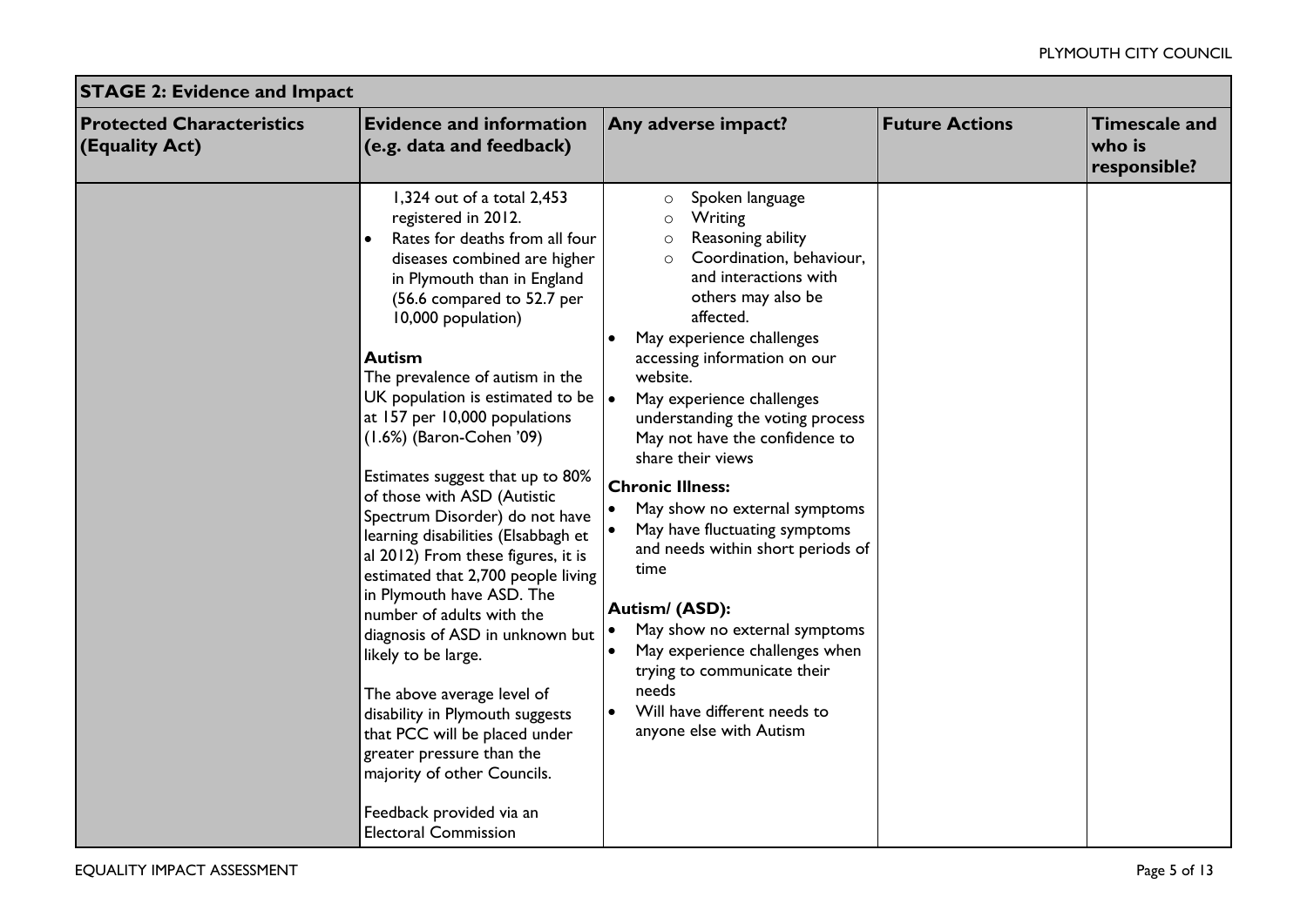| <b>STAGE 2: Evidence and Impact</b>                |                                                                                                                                                                                                                                                                                                                                                                                                                                                                                                                                                                                                                                                                                                                                                                                                                              |                     |                       |                                                |  |
|----------------------------------------------------|------------------------------------------------------------------------------------------------------------------------------------------------------------------------------------------------------------------------------------------------------------------------------------------------------------------------------------------------------------------------------------------------------------------------------------------------------------------------------------------------------------------------------------------------------------------------------------------------------------------------------------------------------------------------------------------------------------------------------------------------------------------------------------------------------------------------------|---------------------|-----------------------|------------------------------------------------|--|
| <b>Protected Characteristics</b><br>(Equality Act) | <b>Evidence and information</b><br>(e.g. data and feedback)                                                                                                                                                                                                                                                                                                                                                                                                                                                                                                                                                                                                                                                                                                                                                                  | Any adverse impact? | <b>Future Actions</b> | <b>Timescale and</b><br>who is<br>responsible? |  |
|                                                    | questionnaire on the<br>'Experiences of people with<br>disabilities at the 8 June 2017 UK<br>Parliamentary general election'<br>highlight some key actions and<br>recommendations which can be<br>found via accessing opening the<br>hyperlink below.<br>Data obtained from the Joint<br><b>Strategic Needs Assessment</b><br>Plymouth report 2017.<br>https://www.plymouth.gov.uk/site<br>s/default/files/Plymouth%20Repor<br>t%20October%202017.pdf<br>Data also obtained from<br><b>Integrated Care Community</b><br>Needs Assessment.<br>https://www.plymouth.gov.uk/site<br>s/default/files/IntegratedCommissi<br>oningCommunityNeedsAssessme<br>nt.pdf<br>Chronic Illness data obtained<br>from Thrive Plymouth<br>https://www.plymouth.gov.uk/pub<br>lichealth/thriveplymouth/aboutthr<br>iveplymouth/chronicdiseases |                     |                       |                                                |  |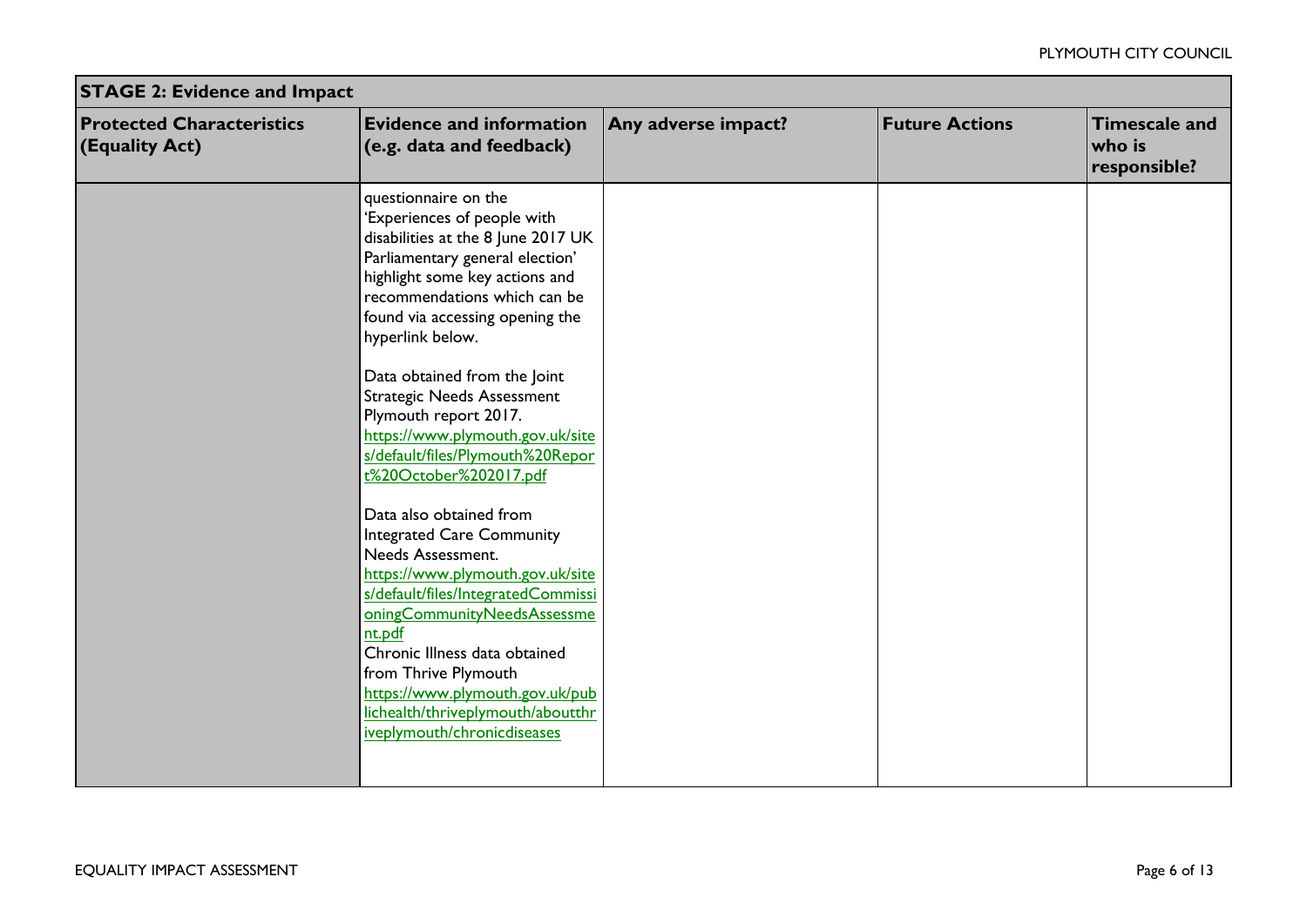| <b>STAGE 2: Evidence and Impact</b>                |                                                                                                                                                                                                                                                                                                                                                                                                                                                                                                                                                                                                                                                                                                                                                                                                                                                                                                                                                                                                                                                                                                                                                         |                                                                                                                                                                                                                                                                                                                                                                                                                                                                                                                                                                                                                                                        |                                                                                                                                                                                                                                                  |                                                                                                                                                                                             |  |
|----------------------------------------------------|---------------------------------------------------------------------------------------------------------------------------------------------------------------------------------------------------------------------------------------------------------------------------------------------------------------------------------------------------------------------------------------------------------------------------------------------------------------------------------------------------------------------------------------------------------------------------------------------------------------------------------------------------------------------------------------------------------------------------------------------------------------------------------------------------------------------------------------------------------------------------------------------------------------------------------------------------------------------------------------------------------------------------------------------------------------------------------------------------------------------------------------------------------|--------------------------------------------------------------------------------------------------------------------------------------------------------------------------------------------------------------------------------------------------------------------------------------------------------------------------------------------------------------------------------------------------------------------------------------------------------------------------------------------------------------------------------------------------------------------------------------------------------------------------------------------------------|--------------------------------------------------------------------------------------------------------------------------------------------------------------------------------------------------------------------------------------------------|---------------------------------------------------------------------------------------------------------------------------------------------------------------------------------------------|--|
| <b>Protected Characteristics</b><br>(Equality Act) | <b>Evidence and information</b><br>(e.g. data and feedback)                                                                                                                                                                                                                                                                                                                                                                                                                                                                                                                                                                                                                                                                                                                                                                                                                                                                                                                                                                                                                                                                                             | Any adverse impact?                                                                                                                                                                                                                                                                                                                                                                                                                                                                                                                                                                                                                                    | <b>Future Actions</b>                                                                                                                                                                                                                            | <b>Timescale and</b><br>who is<br>responsible?                                                                                                                                              |  |
| Age                                                | Age discrimination occurs when<br>someone is treated unfairly<br>because of their age or because<br>they are part of a specific age<br>group.<br>People are living longer and one<br>in three people in our community<br>is aged over 50. It is estimated<br>that Plymouth's population will<br>increase by over 16,000 by 2030<br>and the largest increase will be<br>seen in those aged 75 years and<br>older (54.6 per cent)i.<br>Older people are particularly<br>vulnerable to social isolation and<br>loneliness. A half of people aged<br>75 and over live alone (ONS,<br>2010). An estimated one in six<br>pensioners in the poorest fifth of<br>the population is socially isolated.<br>Older people are less likely to<br>use modern technology than<br>younger people, which can also<br>impact on social isolation as well<br>as being a potential barrier in the<br>workplace. Over 90% of men and<br>81% of women use the internet<br>frequently at aged 50 but this<br>drops to a third of men and 14%<br>of women by age 80iii.<br>Young people are less likely to<br>vote and are often put off by<br>existing mechanisms for engaging | The way information is accessed may<br>vary between groups of different age.<br>Solely providing information by digital<br>means may prevent some segments of<br>this population from accessing<br>information.<br>For many residents, participating in<br>the polling process is synonymous<br>with attending a polling station. This<br>can be a means of socialising that<br>some residents prefer to postal<br>voting.<br>Old age also brings about physical<br>challenges that are described in the<br>disability paragraph of this report.<br>Those may prevent individuals from<br>accessing polling stations and must be<br>mitigated against. | Access to PDPR information<br>must be facilitated for all age<br>groups. Information on the<br>review will be shared not<br>only on the internet and via<br>social media, but also made<br>available at our library and in<br>the One Stop shop. | November 2018<br>publishing of the<br>public consultation.<br>September 2019,<br>publishing of the<br>review's outcomes.<br>Glenda Favor-<br>Ankersen, Head of<br><b>Electoral Services</b> |  |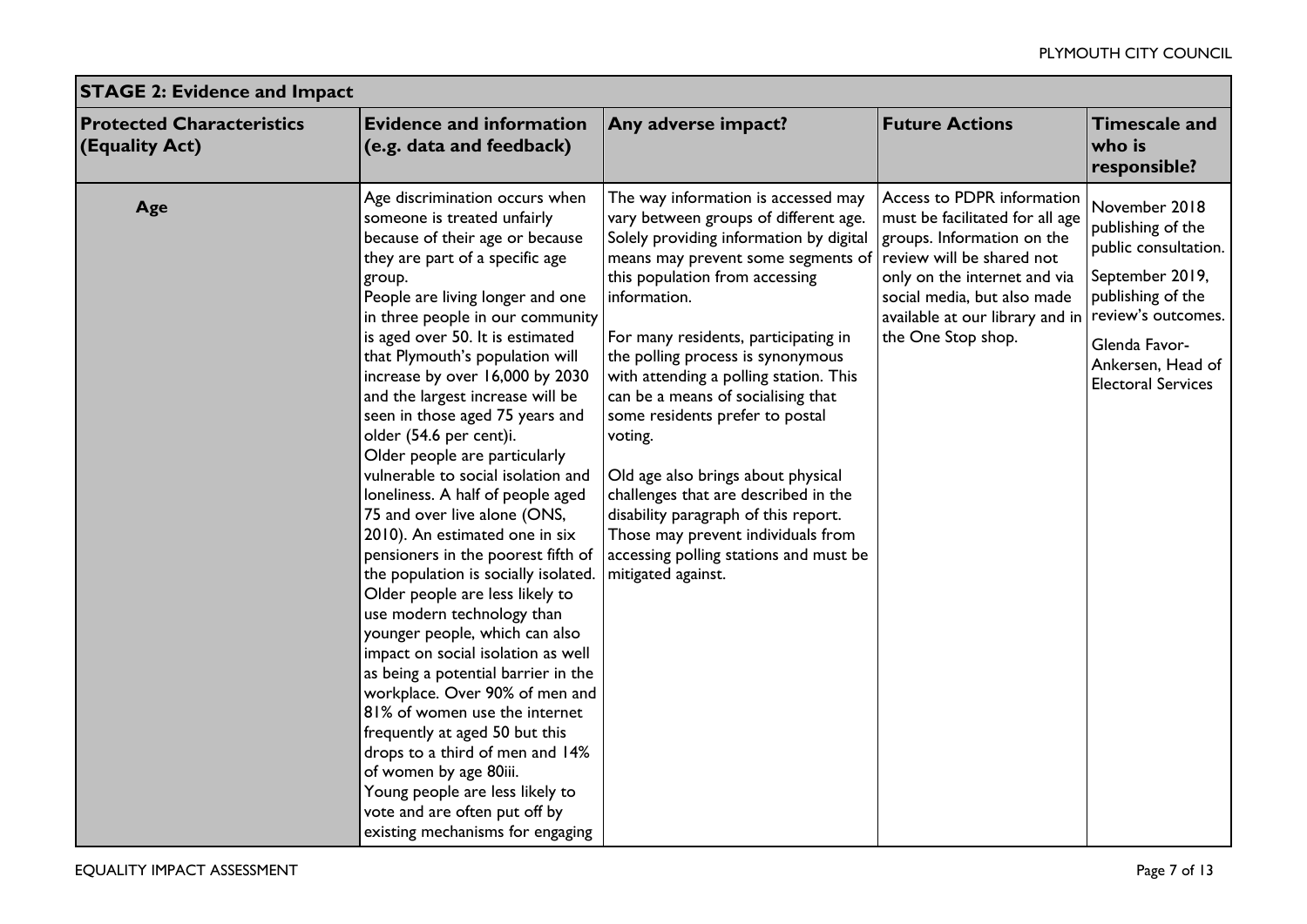| <b>STAGE 2: Evidence and Impact</b>                |                                                                                                                                                                                                                                                                                                                                                                                                                                                                                                                                                                                                                                                                                               |                                                                                                                                                                                                                                                    |                                                                                                                                                                                                                                                                     |                                                                                                                                     |  |
|----------------------------------------------------|-----------------------------------------------------------------------------------------------------------------------------------------------------------------------------------------------------------------------------------------------------------------------------------------------------------------------------------------------------------------------------------------------------------------------------------------------------------------------------------------------------------------------------------------------------------------------------------------------------------------------------------------------------------------------------------------------|----------------------------------------------------------------------------------------------------------------------------------------------------------------------------------------------------------------------------------------------------|---------------------------------------------------------------------------------------------------------------------------------------------------------------------------------------------------------------------------------------------------------------------|-------------------------------------------------------------------------------------------------------------------------------------|--|
| <b>Protected Characteristics</b><br>(Equality Act) | <b>Evidence and information</b><br>(e.g. data and feedback)                                                                                                                                                                                                                                                                                                                                                                                                                                                                                                                                                                                                                                   | Any adverse impact?                                                                                                                                                                                                                                | <b>Future Actions</b>                                                                                                                                                                                                                                               | <b>Timescale and</b><br>who is<br>responsible?                                                                                      |  |
|                                                    | local communities. Young people<br>report lower levels of knowledge<br>about politics than other age<br>groups, are less likely than other<br>age groups to participate in<br>political activities, to be on the<br>electoral register, and to vote.<br>The average age of councillors,<br>candidates and MPs is over 50iv.<br>The proportion of young people<br>(18-24) who voted in 2017 was<br>more than in 2015 but is still less<br>than other age groups.                                                                                                                                                                                                                               |                                                                                                                                                                                                                                                    |                                                                                                                                                                                                                                                                     |                                                                                                                                     |  |
| Faith, religion or belief                          | The 2011 census recorded that<br>Christians were still the largest<br>faith community although their<br>numbers had declined significantly<br>since the previous census in<br>2001. While a majority of people<br>still identify with some religion,<br>our society is becoming more<br>secular: more people than ever<br>before identify with no religion.<br>Some smaller faith communities<br>are growing rapidly, principally<br>because of migration. Islam is the<br>religion with the second largest<br>number of followers and there<br>are small but significant numbers<br>of Buddhists, Hindus, Sikhs, Jews<br>and Ba'hai. Other belief systems<br>with small numbers of followers | Many of the existing polling stations in $\cdot$<br>Plymouth are located in Christian<br>churches or church halls.<br>This may have an impact on residents<br>of other faiths who may not feel<br>welcome or may not want to enter<br>such places. | As much as practicable,<br>ensure that polling<br>stations are located in<br>venues that are secular.<br>$\bullet$<br>Ensure that churches<br>are used only when<br>strictly necessary, and<br>with awareness of the<br>potential impact on the<br>local community. | May 2020<br>implementation of<br>the Review's<br>recommendations<br>Glenda Favor-<br>Ankersen, Head of<br><b>Electoral Services</b> |  |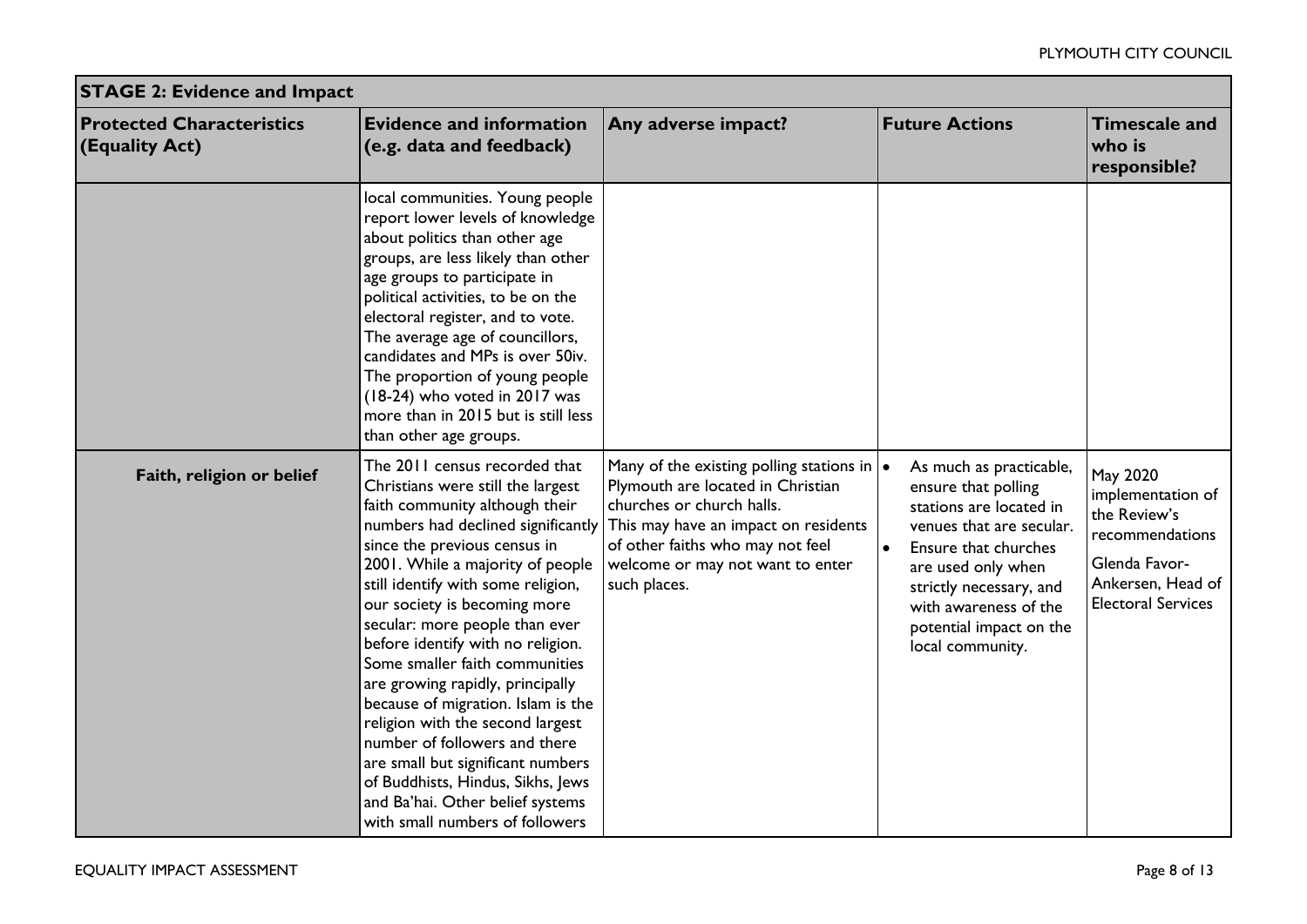| <b>STAGE 2: Evidence and Impact</b>                              |                                                                                                                                                                                                                                                                                                                                                                                                                                                                                                                                                                                                                                                 |                                                                                                                                                                                                                                                                                                     |                                                                                                |                                                                                                                                     |  |
|------------------------------------------------------------------|-------------------------------------------------------------------------------------------------------------------------------------------------------------------------------------------------------------------------------------------------------------------------------------------------------------------------------------------------------------------------------------------------------------------------------------------------------------------------------------------------------------------------------------------------------------------------------------------------------------------------------------------------|-----------------------------------------------------------------------------------------------------------------------------------------------------------------------------------------------------------------------------------------------------------------------------------------------------|------------------------------------------------------------------------------------------------|-------------------------------------------------------------------------------------------------------------------------------------|--|
| <b>Protected Characteristics</b><br>$ $ (Equality Act)           | <b>Evidence and information</b><br>(e.g. data and feedback)                                                                                                                                                                                                                                                                                                                                                                                                                                                                                                                                                                                     | Any adverse impact?                                                                                                                                                                                                                                                                                 | <b>Future Actions</b>                                                                          | <b>Timescale and</b><br>who is<br>responsible?                                                                                      |  |
|                                                                  | include Humanists, Pagans and<br>Spiritualists. Some of our smaller<br>faith communities do not have<br>easy access to space in which to<br>worship or to celebrate other<br>religious rituals and occasions.<br>Islamophobia is an ongoing<br>problem which may increase in<br>the current international climate.<br>This can also impact other<br>communities such as the Sikh<br>community.                                                                                                                                                                                                                                                  |                                                                                                                                                                                                                                                                                                     |                                                                                                |                                                                                                                                     |  |
| <b>Gender, including</b><br>marriage, pregnancy and<br>maternity | Key issues affecting women<br>include the gender pay gap, issues<br>related to pregnancy and<br>maternity and sexual harassment<br>and violence including domestic<br>abuse. Men are less likely to<br>attend university, have a shorter<br>life expectancy and are also<br>affected by domestic abuse,<br>although to a lesser extent than<br>women.<br>Overall 50.6 per cent of our<br>population are women and 49.4<br>per cent are men: this reflects<br>the national figure of 50.8 per<br>cent women and 49.2 per cent<br>men.<br>There were 3280 births in 2011.<br>Birth rate trends have been on<br>the increase since 2001, but since | The review is not anticipated to have<br>an adverse impact on any of the issues<br>related to gender, marriage,<br>pregnancy or maternity.<br>Accessibility of polling stations should<br>be the same for families with young<br>children (possibly with pushchairs) as<br>for any other residents. | Where practicable, ensure<br>that our polling station<br>locations are push chair<br>friendly. | May 2020<br>implementation of<br>the Review's<br>recommendations<br>Glenda Favor-<br>Ankersen, Head of<br><b>Electoral Services</b> |  |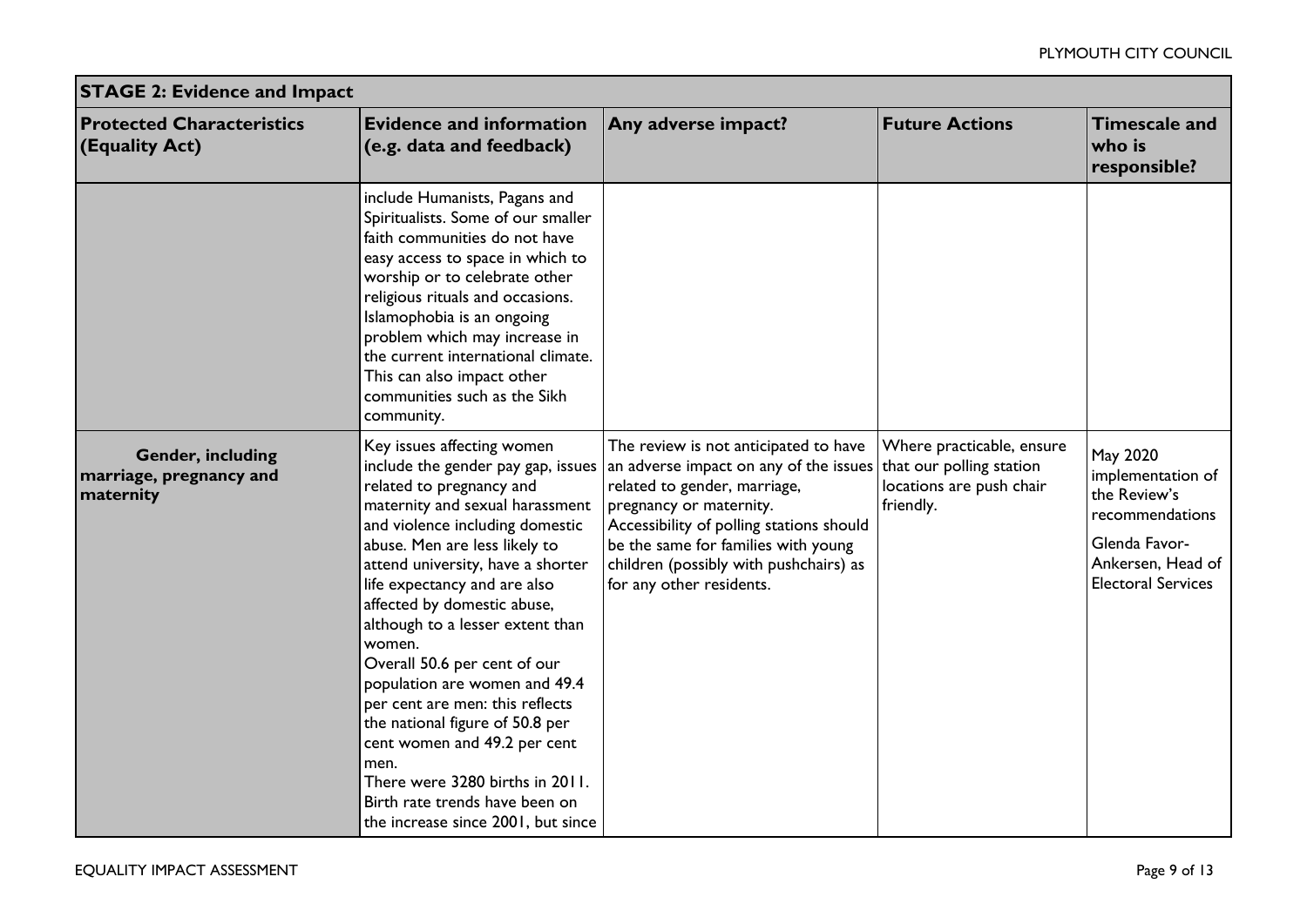| <b>STAGE 2: Evidence and Impact</b>                    |                                                                                                                                                                                                                                                                                                                                                                                                                                                                                                                                                                                                                                                                                                        |                                                                                                                    |                       |                                                |  |
|--------------------------------------------------------|--------------------------------------------------------------------------------------------------------------------------------------------------------------------------------------------------------------------------------------------------------------------------------------------------------------------------------------------------------------------------------------------------------------------------------------------------------------------------------------------------------------------------------------------------------------------------------------------------------------------------------------------------------------------------------------------------------|--------------------------------------------------------------------------------------------------------------------|-----------------------|------------------------------------------------|--|
| <b>Protected Characteristics</b><br>$ $ (Equality Act) | <b>Evidence and information</b><br>(e.g. data and feedback)                                                                                                                                                                                                                                                                                                                                                                                                                                                                                                                                                                                                                                            | Any adverse impact?                                                                                                | <b>Future Actions</b> | <b>Timescale and</b><br>who is<br>responsible? |  |
|                                                        | 2010 the number of births has<br>stabilised. Areas with highest<br>numbers of births include<br>Stonehouse (142), Whitleigh<br>(137) and Devonport (137).<br>Of those aged 16 and over,<br>90,765 people (42.9 per cent) are<br>married. 5,190 (2.5 per cent) are<br>separated and still legally married<br>or legally in a same-sex civil<br>partnership.                                                                                                                                                                                                                                                                                                                                             |                                                                                                                    |                       |                                                |  |
| Gender reassignment                                    | The Equality Act 2010 states that<br>"a person has the protected<br>characteristic of gender<br>reassignment if the person is<br>proposing to undergo, is<br>undergoing or has undergone a<br>process (or part of a process) for<br>the purpose of reassigning the<br>person's sex by changing<br>physiological or other attributes<br>of sex." This means that this<br>person is protected by the law<br>even if they have not undergone<br>surgery or received treatment.<br>Recent surveys have put the<br>prevalence of transgender people<br>between 0.6 and 1% of<br>population (some very recent<br>reports have upped this to 2%).<br>Over the last 8 years the<br>prevalence of transgendered | The review is not anticipated to have<br>an adverse impact on any of the issues<br>related to gender reassignment. | N/A                   | N/A                                            |  |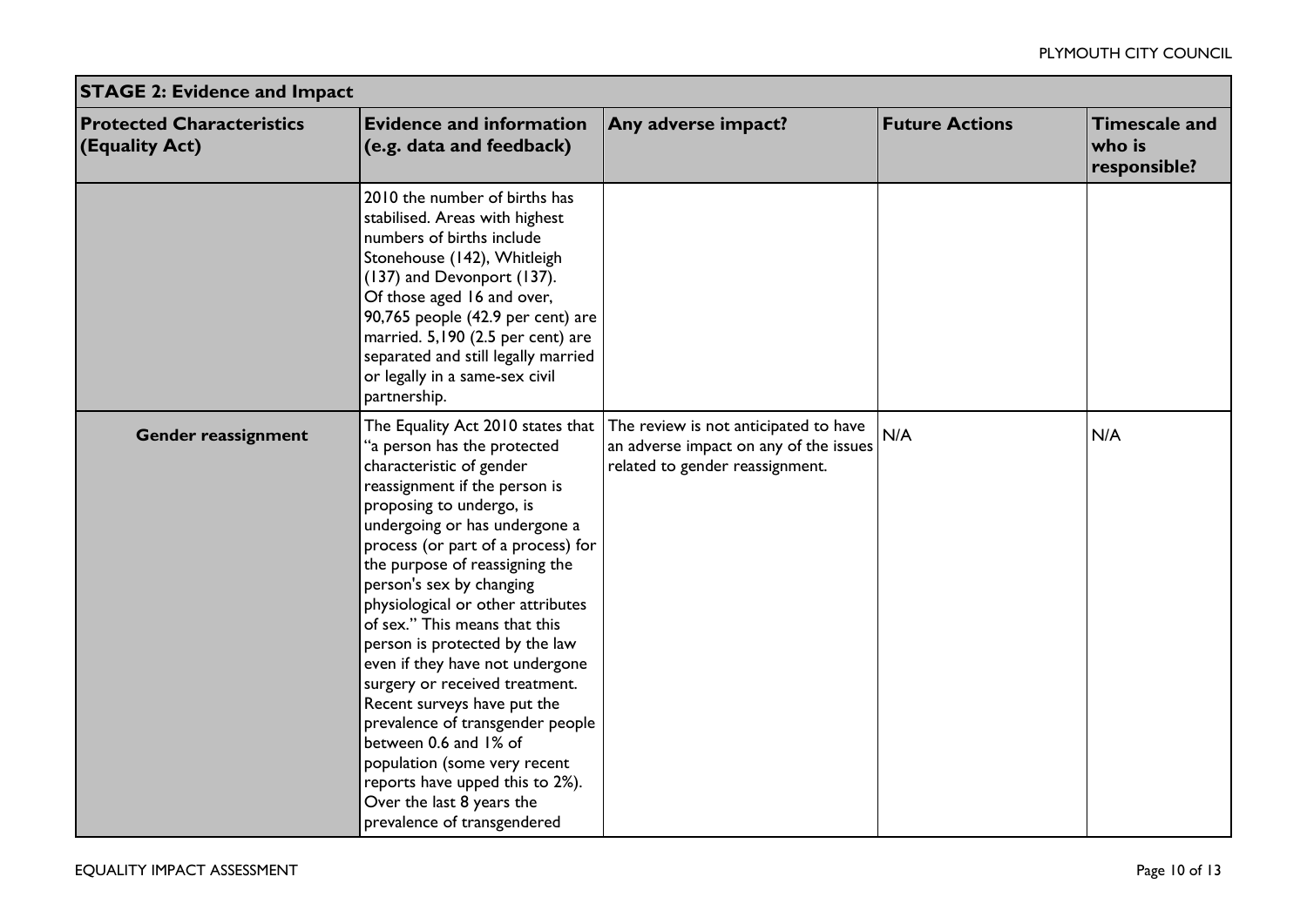| <b>STAGE 2: Evidence and Impact</b>                |                                                                                                                                                                                                                                                                                                                                                                                                                                                                                                                                                                                                                                                                                                                                                                                                                                                                                                                                      |                                                                                                     |                       |                                                |  |
|----------------------------------------------------|--------------------------------------------------------------------------------------------------------------------------------------------------------------------------------------------------------------------------------------------------------------------------------------------------------------------------------------------------------------------------------------------------------------------------------------------------------------------------------------------------------------------------------------------------------------------------------------------------------------------------------------------------------------------------------------------------------------------------------------------------------------------------------------------------------------------------------------------------------------------------------------------------------------------------------------|-----------------------------------------------------------------------------------------------------|-----------------------|------------------------------------------------|--|
| <b>Protected Characteristics</b><br>(Equality Act) | <b>Evidence and information</b><br>(e.g. data and feedback)                                                                                                                                                                                                                                                                                                                                                                                                                                                                                                                                                                                                                                                                                                                                                                                                                                                                          | Any adverse impact?                                                                                 | <b>Future Actions</b> | <b>Timescale and</b><br>who is<br>responsible? |  |
|                                                    | people in the UK has been<br>increasing at an average rate of<br>20%+ per annum in adults and<br>50% for children.                                                                                                                                                                                                                                                                                                                                                                                                                                                                                                                                                                                                                                                                                                                                                                                                                   |                                                                                                     |                       |                                                |  |
| Race                                               | Our community is slowly<br>becoming more diverse. Whilst<br>the proportion of our community<br>that are White British remains<br>higher than the UK average it is<br>decreasing. At the time of the<br>2001 census 97 per cent of our<br>population was White British. By<br>2011 this had decreased to 93<br>per cent.<br>Local population growth between<br>the 2001 and 2011 census had<br>been driven by migration from<br>outside the UK (63 per cent),<br>most commonly from newly<br>admitted EU countries. We are a<br>dispersal area for asylum seekers:<br>around 300 people will be<br>accommodated in the City at any<br>given time.<br>Our Black and Minority Ethnic<br>(BAME) communities are very<br>diverse. The Polish, Chinese and<br>Kurdish communities are<br>amongst the largest. The census<br>records that there are at least 43<br>main languages spoken in the city,<br>and nearly 100 different languages | The review is not anticipated to have<br>an adverse impact on any of the issues<br>related to race. | N/A                   | N/A                                            |  |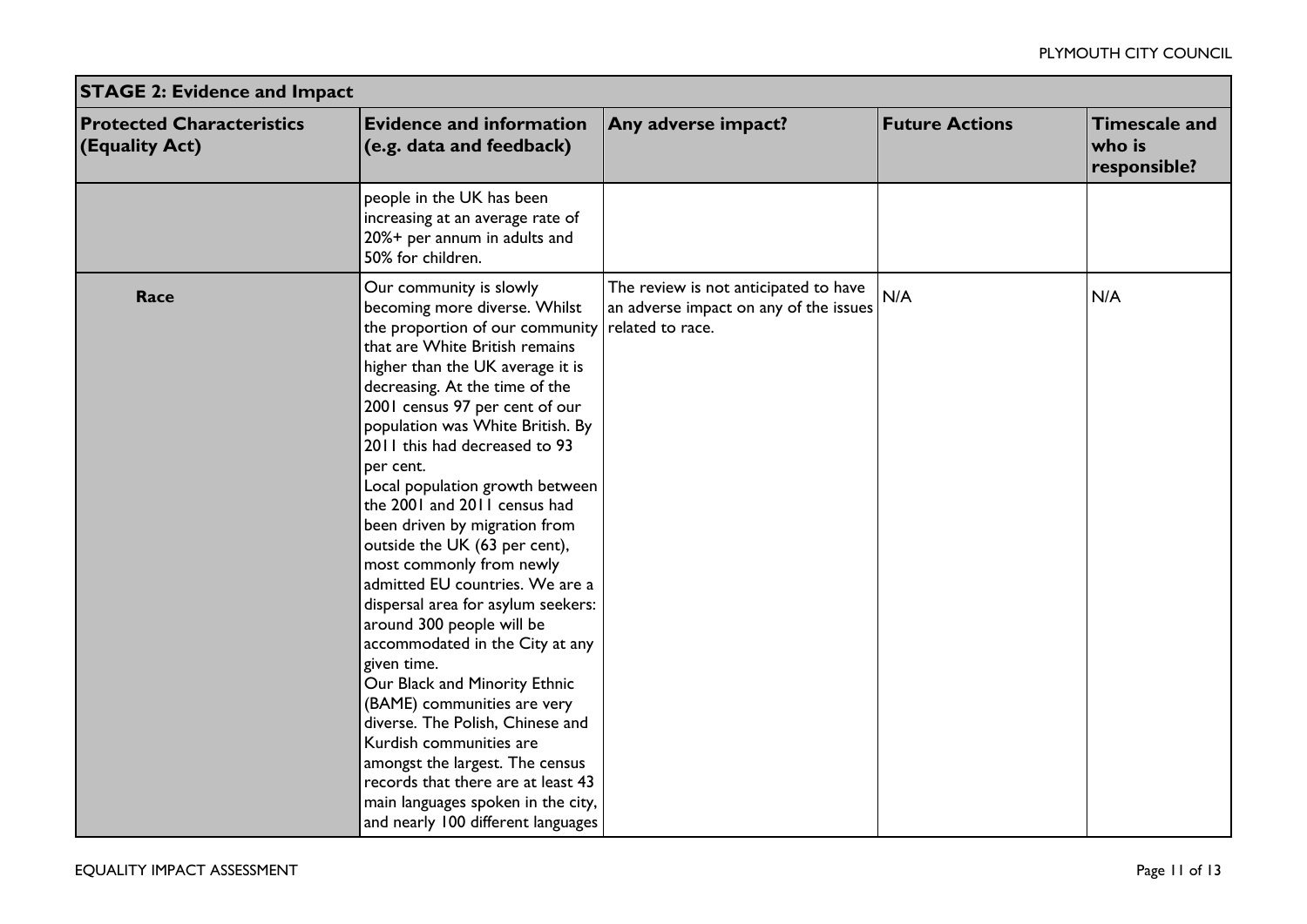| <b>STAGE 2: Evidence and Impact</b>                      |                                                                                                                                                                                                                                                                                                                                                                                                                                                                                                                                                                                                                                                                                                                                                                                                                                                                                                                                      |                                                                                                                   |                       |                                                |  |  |  |
|----------------------------------------------------------|--------------------------------------------------------------------------------------------------------------------------------------------------------------------------------------------------------------------------------------------------------------------------------------------------------------------------------------------------------------------------------------------------------------------------------------------------------------------------------------------------------------------------------------------------------------------------------------------------------------------------------------------------------------------------------------------------------------------------------------------------------------------------------------------------------------------------------------------------------------------------------------------------------------------------------------|-------------------------------------------------------------------------------------------------------------------|-----------------------|------------------------------------------------|--|--|--|
| <b>Protected Characteristics</b><br>(Equality Act)       | <b>Evidence and information</b><br>(e.g. data and feedback)                                                                                                                                                                                                                                                                                                                                                                                                                                                                                                                                                                                                                                                                                                                                                                                                                                                                          | Any adverse impact?                                                                                               | <b>Future Actions</b> | <b>Timescale and</b><br>who is<br>responsible? |  |  |  |
|                                                          | are spoken in our schools. We<br>have a small resident Gypsy and<br>Traveller community.                                                                                                                                                                                                                                                                                                                                                                                                                                                                                                                                                                                                                                                                                                                                                                                                                                             |                                                                                                                   |                       |                                                |  |  |  |
| <b>Sexual orientation</b><br>including civil partnership | The 'protected characteristic' of<br>sexual orientation as stated in the<br>Equalities Act 2010 refers to<br>those individuals who are<br>attracted to those of the<br>opposite sex, the same sex or<br>either sex. There is evidence<br>demonstrating that individuals<br>who identify as lesbian, gay, bi-<br>sexual and/or any other sexual<br>orientation (LGB+) experience<br>discrimination and marginalisation<br>in their daily lives compared to<br>their heterosexual counterparts.<br>There are no definitive data on<br>sexual orientation at a local or<br>national level. A recent estimate<br>from the 2015 ONS Annual<br>Population Survey (APS) suggests<br>that 1.7 per cent of the UK<br>population is LGB: if this figure<br>was applied to Plymouth it would<br>mean that there are<br>approximately 3,649 LGB people<br>in the city.<br>There are 464 people in a<br>registered Same-Sex Civil<br>Partnership. | The review is not anticipated to have<br>an adverse impact on any of the issues<br>related to sexual orientation. | N/A                   | N/A                                            |  |  |  |